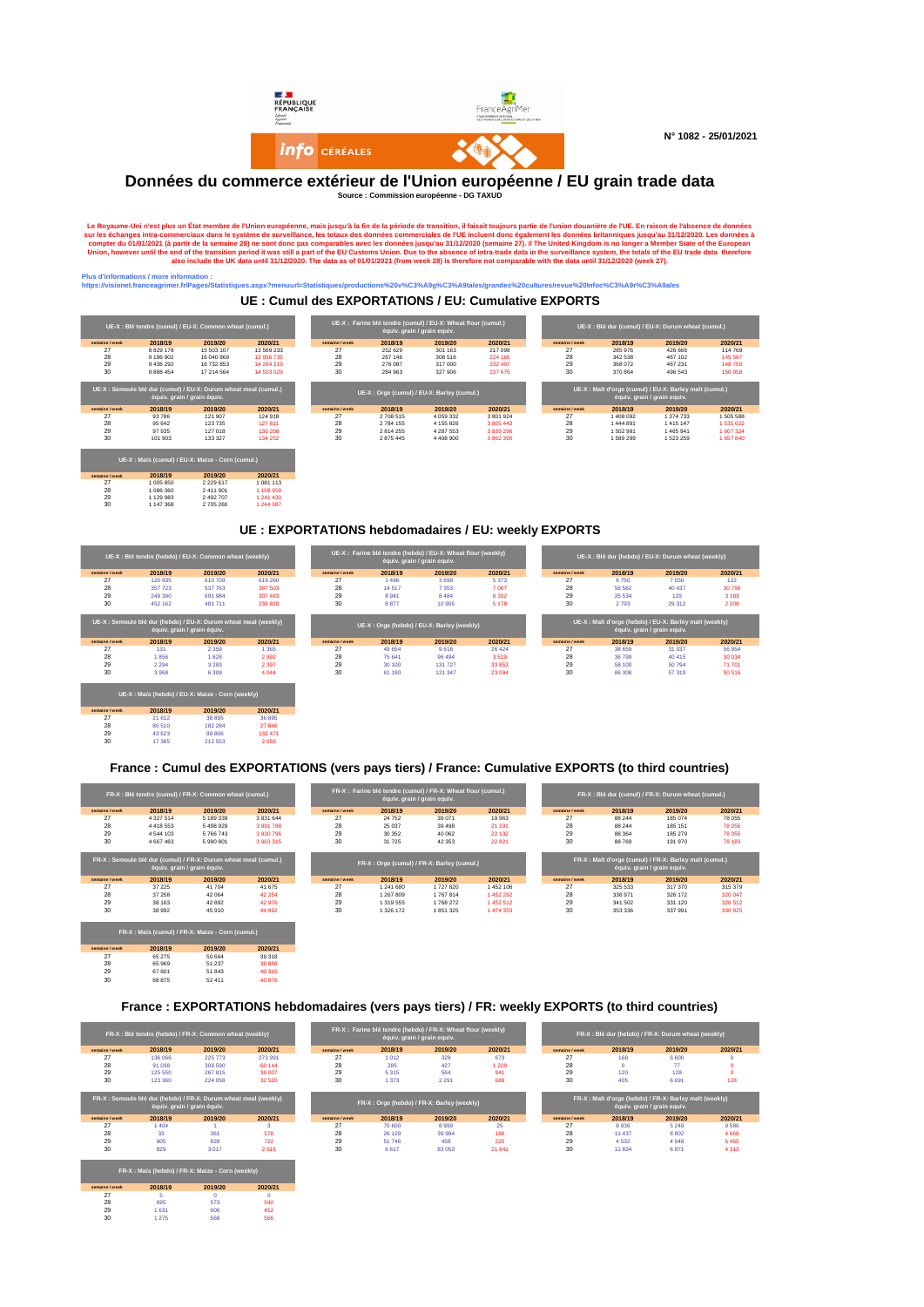## **Données du commerce extérieur de l'Union européenne / EU grain trade data Source : Commission européenne - DG TAXUD**

us d'informations / more information<br>:ps://visionet.franceagrimer.fr/Pages

## **UE : Cumul des IMPORTATIONS / EU: Cumulative IMPORTS**

**https://visionet.franceagrimer.fr/Pages/Statistiques.aspx?menuurl=Statistiques/productions%20v%C3%A9g%C3%A9tales/grandes%20cultures/revue%20Infoc%C3%A9r%C3%A9ales**



## **UE : IMPORTATIONS hebdomadaires / EU: weekly IMPORTS**



## **France : Cumul des IMPORTATIONS (depuis pays tiers)/ France: Cumulative IMPORTS (from third countries)**



**France : IMPORTATIONS hebdomadaires (depuis pays tiers) / FR: weekly IMPORTS (from third countries)**

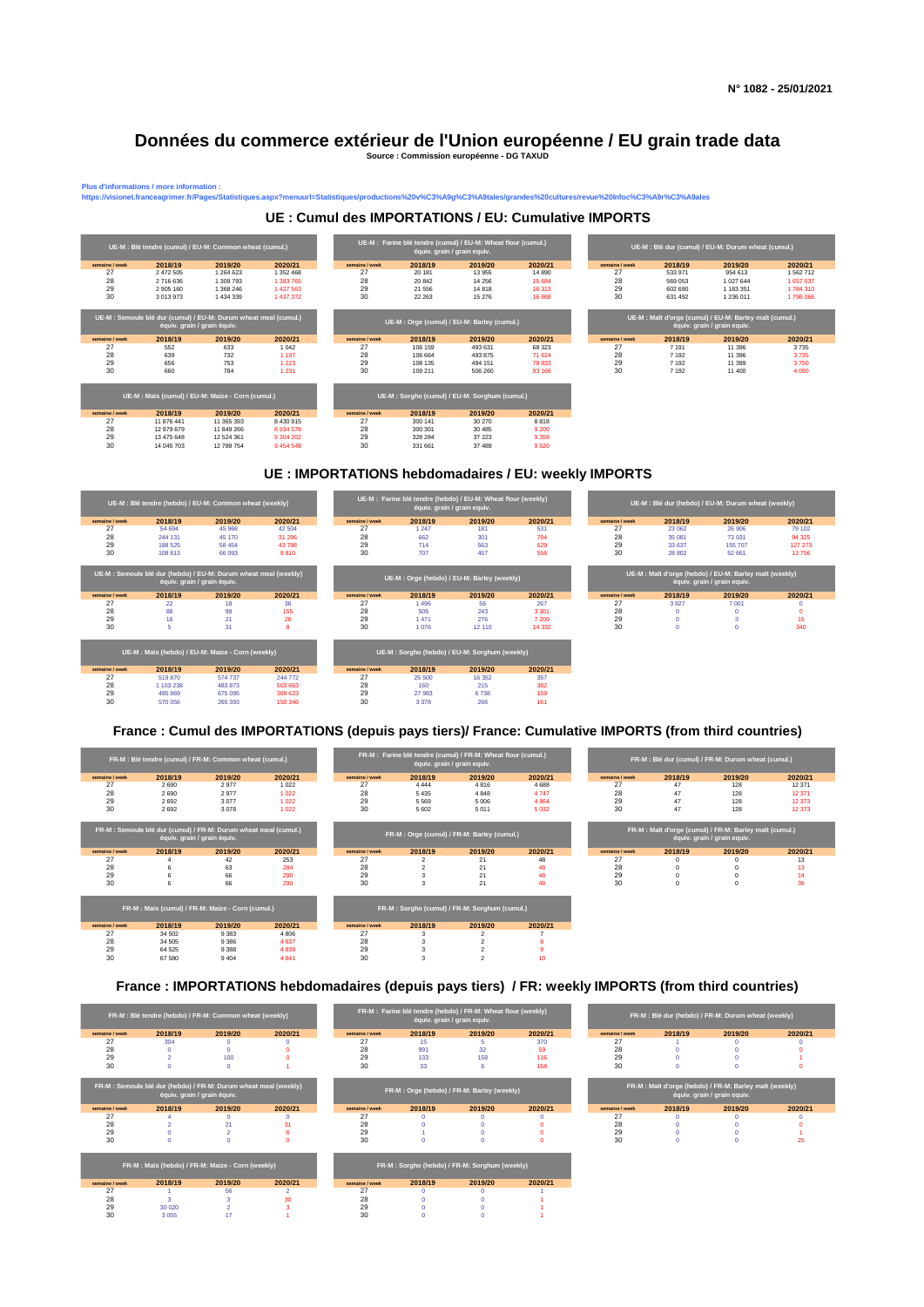# **IMPORTATIONS DE "PRODUITS DE SUBSTITUTION DES CEREALES" (PSC)**

|                              | Résidus d'amidonnerie /<br><b>Residues of starch</b><br>manufacture<br>2303 10 19                      | Corn gluten feed (CGF)<br>2309 90 20 | Drèches de brasserie et<br>de distillerie / Brewing<br>and distilling dregs and<br>waste                                                 | Pulpes d'agrumes /<br><b>Citrus pulp residues</b><br>2308 00 40<br>TARIC_ext 10 | <b>TOTAL</b>       |
|------------------------------|--------------------------------------------------------------------------------------------------------|--------------------------------------|------------------------------------------------------------------------------------------------------------------------------------------|---------------------------------------------------------------------------------|--------------------|
| semaine /                    |                                                                                                        |                                      | 2303 30 00                                                                                                                               |                                                                                 |                    |
| week                         |                                                                                                        |                                      | 2019/20                                                                                                                                  |                                                                                 |                    |
| $\mathbf{1}$                 |                                                                                                        |                                      |                                                                                                                                          |                                                                                 |                    |
| $\overline{\mathbf{2}}$<br>3 | 164<br>165                                                                                             | 4673<br>4673                         | 18 5 95<br>20 839                                                                                                                        | 0<br>0                                                                          | 23 4 31<br>25 677  |
| 4                            | 312                                                                                                    | 4689                                 | 23 4 26                                                                                                                                  | $\pmb{0}$                                                                       | 28 4 27            |
| 5                            | 438                                                                                                    | 4739                                 | 24 264                                                                                                                                   | 0                                                                               | 29 441             |
| 6<br>7                       | 490                                                                                                    | 4740                                 | 29 706                                                                                                                                   | 0                                                                               | 34 935             |
| 8                            |                                                                                                        |                                      |                                                                                                                                          |                                                                                 |                    |
| 9                            | 954                                                                                                    | 41 012                               | 99 4 95                                                                                                                                  | 0                                                                               | 141 461            |
| 10<br>11                     | 1 1 2 3                                                                                                | 110 028                              | 119 867                                                                                                                                  | 0<br>$\pmb{0}$                                                                  | 231 019            |
| 12                           | 1 2 2 5<br>1 3 5 6                                                                                     | 110 081<br>110 082                   | 124 266<br>139 196                                                                                                                       | 0                                                                               | 235 573<br>250 634 |
| 13                           | 1478                                                                                                   | 110 082                              | 141 486                                                                                                                                  | 0                                                                               | 253 045            |
| 14                           | 1612                                                                                                   | 110 219                              | 173 286                                                                                                                                  | 0                                                                               | 285 116            |
| 15<br>16                     | 1713<br>1889                                                                                           | 110 255<br>110 356                   | 176 017<br>177 330                                                                                                                       | $\pmb{0}$<br>0                                                                  | 287 985<br>289 575 |
| 17                           | 2 0 3 4                                                                                                | 129 141                              | 195 988                                                                                                                                  | 0                                                                               | 327 163            |
| 18                           | 7586                                                                                                   | 129 195                              | 196 497                                                                                                                                  | $\pmb{0}$                                                                       | 333 277            |
| 19<br>20                     | 8724<br>8806                                                                                           | 151 583<br>160 383                   | 207 147<br>208 184                                                                                                                       | 0<br>0                                                                          | 367 454<br>377 373 |
| 21                           | 8 9 0 4                                                                                                | 167743                               | 262 329                                                                                                                                  | 0                                                                               | 438 976            |
| 22                           | 9 0 0 0                                                                                                | 167 767                              | 263 813                                                                                                                                  | $\pmb{0}$                                                                       | 440 579            |
| 23<br>24                     | 9 0 8 0<br>9 0 8 0                                                                                     | 167 794<br>167819                    | 266 428<br>266 907                                                                                                                       | $\mathbf 0$<br>0                                                                | 443 302<br>443 806 |
| 25                           | 9 3 2 5                                                                                                | 184 491                              | 278 826                                                                                                                                  | $\pmb{0}$                                                                       | 472 641            |
| 26                           |                                                                                                        |                                      |                                                                                                                                          |                                                                                 |                    |
| 27<br>28                     |                                                                                                        |                                      |                                                                                                                                          |                                                                                 |                    |
| 29                           | 9 5 0 2                                                                                                | 201 023                              | 308 308                                                                                                                                  | $\pmb{0}$                                                                       | 518 833            |
| 30                           | 9648                                                                                                   | 201 026                              | 363 130                                                                                                                                  | 0                                                                               | 573 804            |
| 31<br>32                     | 9718                                                                                                   | 201 027                              | 366 526                                                                                                                                  | 0<br>0                                                                          | 577 271<br>609 661 |
| 33                           | 9827<br>9868                                                                                           | 222 369<br>222 397                   | 377 465<br>383 402                                                                                                                       | 0                                                                               | 615 667            |
| 34                           | 9963                                                                                                   | 228 391                              | 402 169                                                                                                                                  | 0                                                                               | 640 522            |
| 35                           | 10 210                                                                                                 | 228 437                              | 404 872                                                                                                                                  | 0                                                                               | 643 519            |
| 36<br>37                     | 10 285<br>10 359                                                                                       | 228 433<br>228 438                   | 428 196<br>430 033                                                                                                                       | $\pmb{0}$<br>0                                                                  | 666 914<br>668 830 |
| 38                           | 10 456                                                                                                 | 239 061                              | 447 963                                                                                                                                  | 0                                                                               | 697 480            |
| 39                           | 10700                                                                                                  | 239 061                              | 450 789                                                                                                                                  | 0                                                                               | 700 550            |
| 40<br>41                     | 10770<br>10 903                                                                                        | 239 061<br>249 418                   | 481 313<br>502 589                                                                                                                       | $\pmb{0}$<br>0                                                                  | 731 144<br>762 910 |
| 42                           | 10 986                                                                                                 | 249 421                              | 503 189                                                                                                                                  | 0                                                                               | 763 596            |
| 43                           | 11 080                                                                                                 | 265 497                              | 518 095                                                                                                                                  | $\pmb{0}$                                                                       | 794 672            |
| 44<br>45                     | 11 170<br>11 188                                                                                       | 265 511<br>265 511                   | 520 166<br>523 292                                                                                                                       | 0<br>0                                                                          | 796 848<br>799 992 |
| 46                           | 11 238                                                                                                 | 276 101                              | 552 133                                                                                                                                  | 0                                                                               | 839 473            |
| 47                           | 11 329                                                                                                 | 276 101                              | 556 987                                                                                                                                  | $\pmb{0}$                                                                       | 844 417            |
| 48<br>49                     | 11 417<br>11 442                                                                                       | 276 105<br>276 105                   | 561 434<br>564 350                                                                                                                       | 0<br>0                                                                          | 848 956<br>851 896 |
| 50                           | 11 477                                                                                                 | 298 133                              | 574 138                                                                                                                                  | 0                                                                               | 883748             |
| 51                           | 11 486                                                                                                 | 312 209                              | 574 767                                                                                                                                  | 0                                                                               | 898 462            |
| 52<br>53                     | 11 545                                                                                                 | 312 297                              | 576 721<br>591 704                                                                                                                       | 0<br>0                                                                          | 900 563            |
| semaine /                    | 11 556                                                                                                 | 331 809                              |                                                                                                                                          |                                                                                 | 935 069            |
| week                         |                                                                                                        |                                      | 2020/21                                                                                                                                  |                                                                                 |                    |
| 1<br>$\overline{\mathbf{2}}$ | 25                                                                                                     | 0                                    | 3 3 0 4                                                                                                                                  | 0                                                                               | 3 3 3 0            |
| 3                            |                                                                                                        |                                      |                                                                                                                                          |                                                                                 |                    |
| 4                            |                                                                                                        |                                      |                                                                                                                                          |                                                                                 |                    |
| 5<br>6                       | 61<br>67                                                                                               | 88<br>143                            | 8 2 8 6<br>37917                                                                                                                         | $\pmb{0}$<br>0                                                                  | 8 4 3 5<br>38 127  |
| $\overline{7}$               |                                                                                                        |                                      |                                                                                                                                          |                                                                                 |                    |
| 8                            |                                                                                                        |                                      |                                                                                                                                          |                                                                                 |                    |
| 9<br>10                      | 392<br>434                                                                                             | 225<br>50 394                        | 86 704<br>113 961                                                                                                                        | 0<br>0                                                                          | 87 321<br>164 789  |
| 11                           | 434                                                                                                    | 50 063                               | 114 573                                                                                                                                  | 0                                                                               | 165 070            |
| 12                           | 524                                                                                                    | 50 123                               | 116 456                                                                                                                                  | 0                                                                               | 167 102            |
| 13                           | 532                                                                                                    | 50 123                               | 122 543                                                                                                                                  | 0                                                                               | 173 198            |
| 14<br>15                     | 553                                                                                                    | 76 655                               | 151 479                                                                                                                                  | 0                                                                               | 228 687            |
| 16                           |                                                                                                        |                                      |                                                                                                                                          |                                                                                 |                    |
| 17                           | 693                                                                                                    | 93 806                               | 218 145                                                                                                                                  | 48 339                                                                          | 360 983            |
| 18<br>19                     | 1922                                                                                                   | 93 825                               | 241 415                                                                                                                                  | 52 071                                                                          | 389 233            |
| 20                           | 1994                                                                                                   | 98 877                               | 250 736                                                                                                                                  | 54 008                                                                          | 405 615            |
| 21                           | 2 1 9 6                                                                                                | 98 893                               | 251 479                                                                                                                                  | 0                                                                               | 352 569            |
| 22<br>23                     | 2 2 6 9<br>2 3 6 6                                                                                     | 98 901<br>98 901                     | 251 721<br>254 489                                                                                                                       | 0<br>0                                                                          | 352 891<br>355 756 |
| 24                           | 2660                                                                                                   | 119 363                              | 265 529                                                                                                                                  | 0                                                                               | 387 553            |
| 25                           | 2692                                                                                                   | 119 364                              | 271 194                                                                                                                                  | 0                                                                               | 393 250            |
| 26                           | 2710                                                                                                   | 119 364                              | 288 590                                                                                                                                  | 0                                                                               | 410 664            |
| 27                           |                                                                                                        |                                      | Après cette date le RU n'est plus pris en compte dans les données UE / After this date UK is no longer taken into account in the EU data |                                                                                 |                    |
| 28                           | 2738                                                                                                   | 119 367                              | 289 750                                                                                                                                  | 0                                                                               | 411 855            |
| 29                           | 4 0 8 7                                                                                                | 119 368                              | 290 360                                                                                                                                  | 0                                                                               | 413814             |
| 30                           | 4 1 0 5<br>*Semaine 1 à 27 / Week 1 to 27 ; UE+UK : IMPORTATIONS hebdomadaires / EU+UK: weekly IMPORTS | 119 380                              | 290 862                                                                                                                                  | 0                                                                               | 414 347            |

Semaine 28 à 52 / Week 28 to 52 ; UE : IMPORTATIONS hebdomadaires / EU: weekly IMPORTS